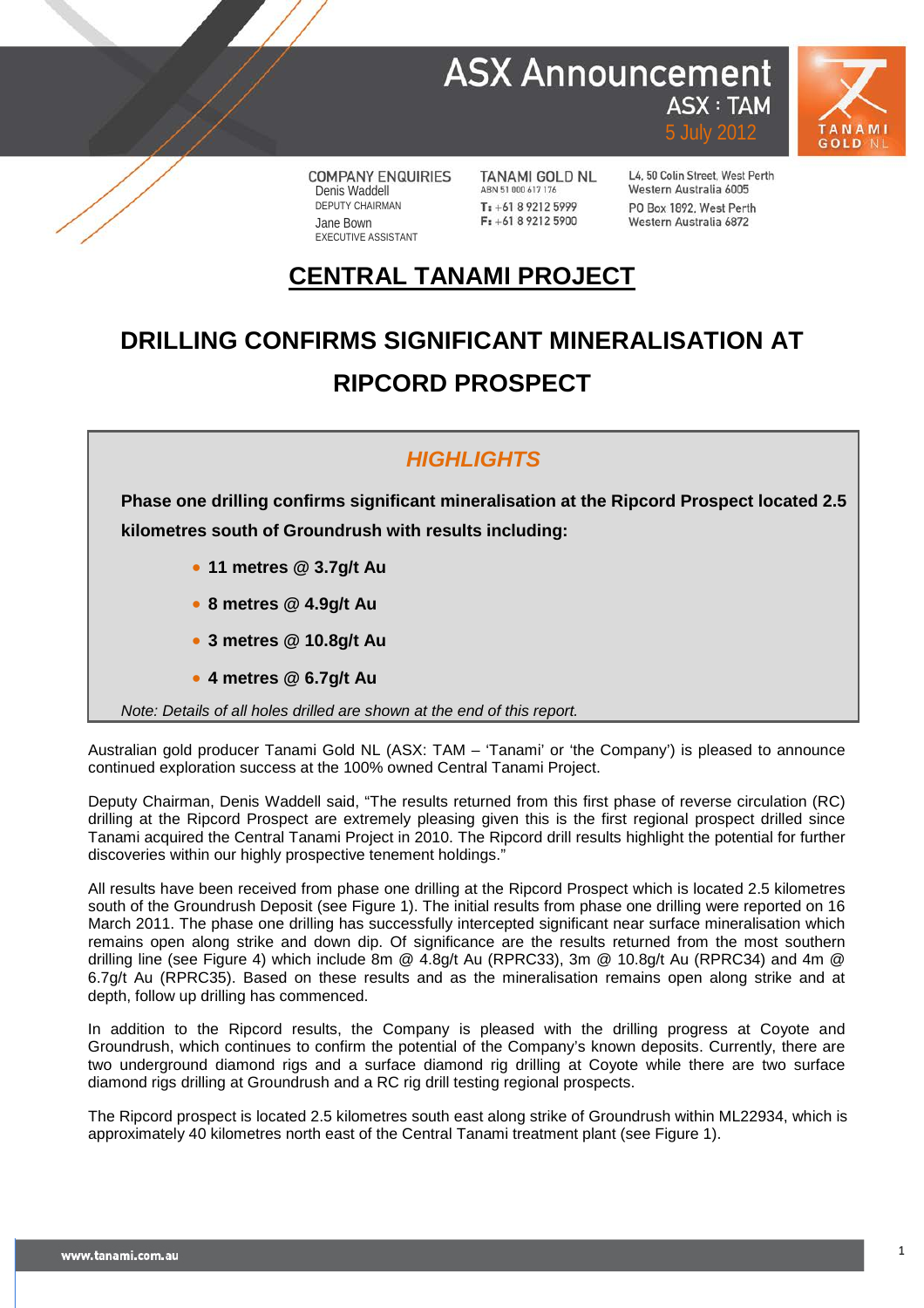### **ASX Announcement DARWIN** ML22934 **Groundrush COOMARIE RANGE HALLS CREEK BROOME TENNANT GREEK CENTRAL TANAMI PROJECT** Ripcord **ALICE SPRINGS WA NT EL28474** THE BLACK HILLS EL26926 **MES153** GENTRAL TANAMI PLANT MLS 119 - 113 **MLS167** Scale 1:150.000 **Milometres**

### **About the Ripcord Prospect**

A comprehensive RC program began in December 2011 and was suspended due to the onset of the wet season. The program was completed during April and May this year with a total of 45 reverse circulation holes now completed testing the 1 kilometre strike of mineralisation previously defined.

**Figure 1: Location Map** 

Drilling was planned to infill the current zones of significant mineralisation to a 50 x 50 metre drill pattern while also actively exploring along strike and down dip from known mineralisation. The purpose of the infill program was to provide adequate data to enable a Resource model to be constructed for economic assessment. This work is currently underway.

The current mineralisation model has been based on the Groundrush deposit which displays multiple similarities to Ripcord including the same host dolerite, alteration assemblages, geometry and magnetic signature. The Groundrush deposit is a +1 million ounce deposit which remains open down plunge and down dip. Tanami has delineated 743,000 ounces of gold at Groundrush during the past 12 months in addition to the 611,000 ounces produced by Newmont from the Groundrush open pit prior to Tanami acquiring the Central Tanami Project in 2010.

### **Denis Waddell Deputy Chairman**

*The information in this report that relates to Geological Data and Exploration Results is based on information compiled by Mr Michael Thomson, a full time employee and Principal Geologist of Tanami Gold NL. Mr Thomson is a member of the Australasian Institute of Mining and Metallurgy and has sufficient experience which is relevant to the style of mineralisation and type of deposit under consideration to qualify as a Competent Person as defined in the December 2004 edition of the Australasian Code for Reporting of Exploration Results, Mineral Resources and Ore Reserves (JORC Code). Mr Thomson consents to the inclusion in this report of the matters based on his information in the form and context in which they appear.*

*This announcement contains certain statements which constitute "forward looking statements". Such statements are only predictions and are subject to inherent risks and uncertainties which could cause actual values, results, performance achievements to differ materially from those expressed, implied or projected in any forward-looking statement. No representation or warranty, expressed or implied, is made by Tanami Gold NL that material contained in this announcement will be achieved or proved correct.*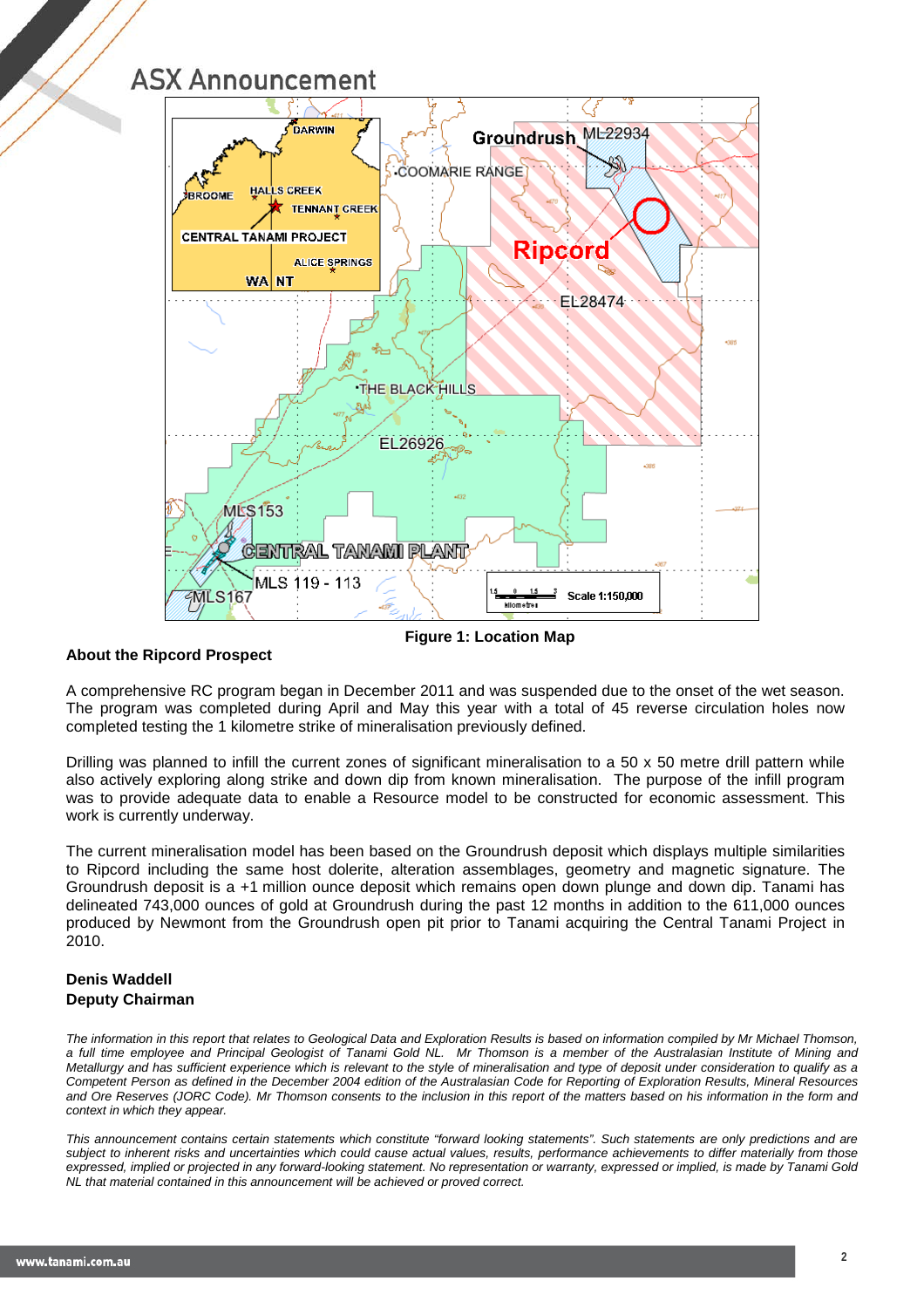

### **Figure 2: Ripcord Geological Interpretation**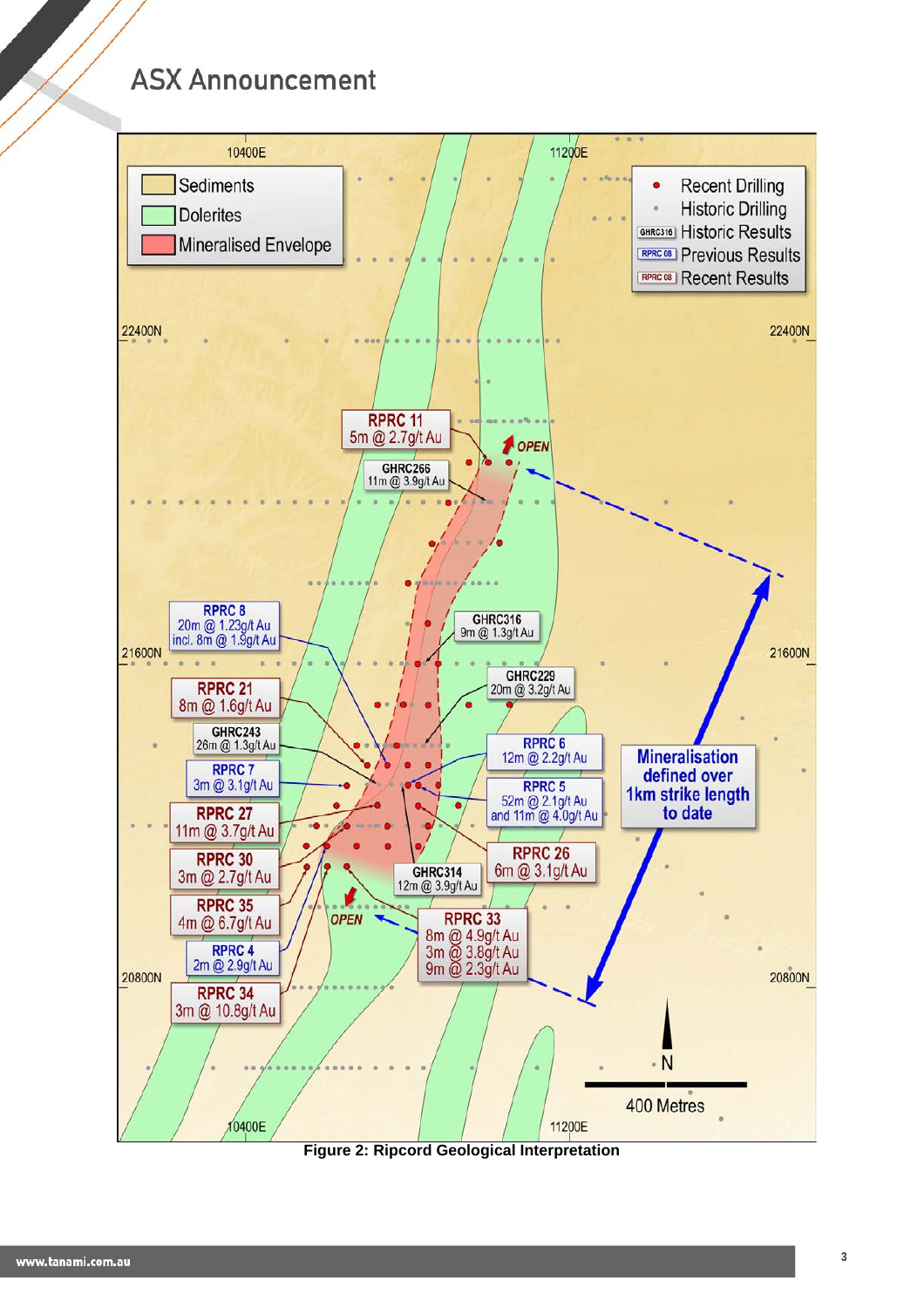

**Figure 3: Ripcord Schematic Cross Section: 21250N**



**Figure 4: Ripcord Schematic Cross Section: 21100N**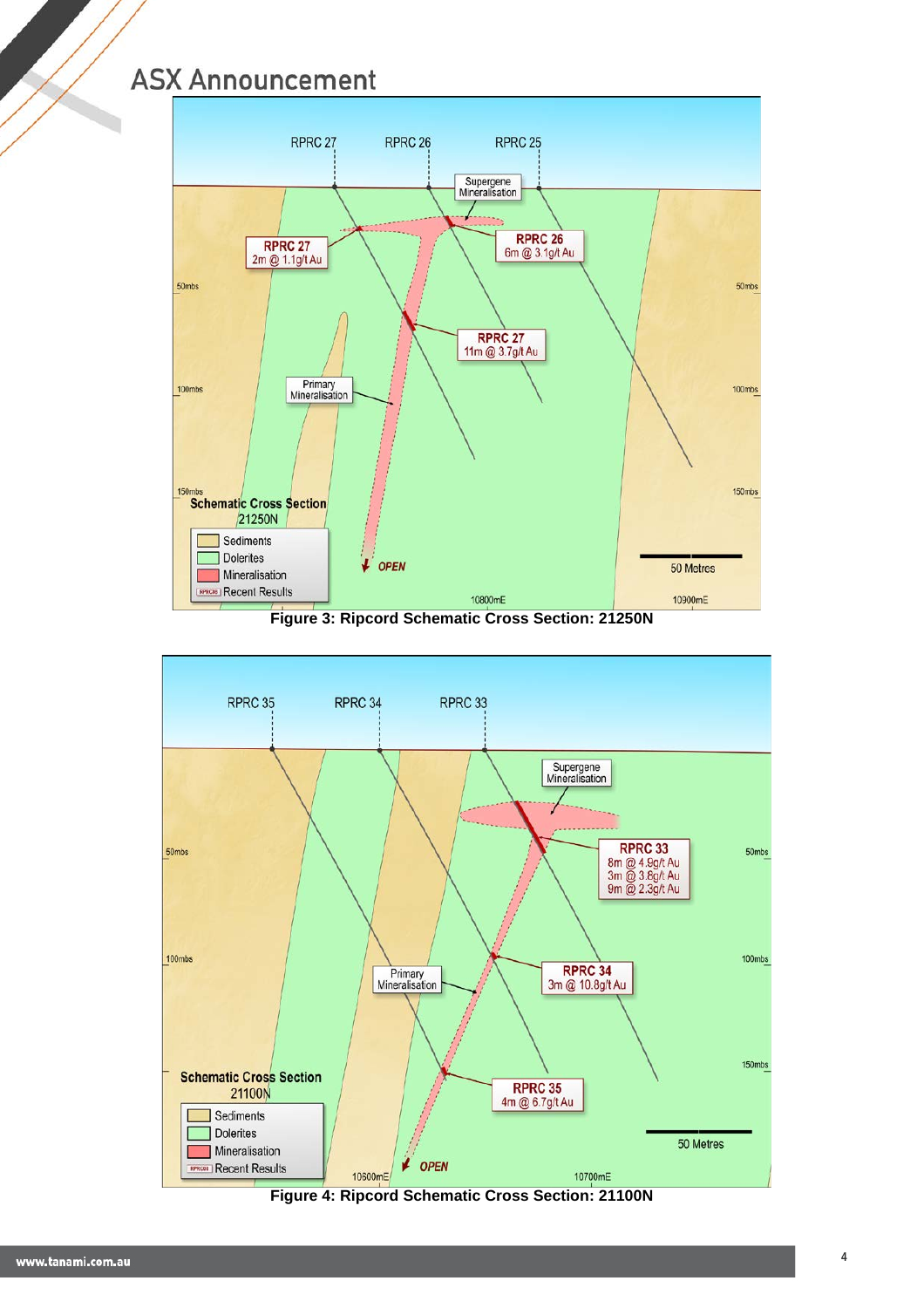| Hole_ID            | Collar<br>Easting | Collar<br>Northing | Collar RL | <b>Collar Dip</b> | Collar<br>Azimuth | <b>Max</b><br><b>Depth</b> | m From  | m To | Interval<br>Width | Grade |
|--------------------|-------------------|--------------------|-----------|-------------------|-------------------|----------------------------|---------|------|-------------------|-------|
| RPRC4              | 605854            | 7816653            | 414       | $-55$             | 53.5              | 138                        | 75      | 77   | 2                 | 2.9   |
| RPRC5              | 605929            | 7816910            | 414       | $-55$             | 230               | 132                        | 34      | 86   | 52                | 2.1   |
| RPRC5              |                   |                    |           |                   |                   |                            | 99      | 114  | 11                | 4.0   |
| RPRC6              | 605909            | 7816897            | 414       | $-60$             | 50                | 150                        | 35      | 47   | 12                | 2.2   |
| RPRC7              | 605795            | 7816800            | 414       | $-55$             | 50                | 180                        | 110     | 113  | 3                 | 3.1   |
|                    |                   |                    |           |                   |                   |                            | 149     | 153  | $\overline{4}$    | 1.1   |
| RPRC8              | 605839            | 7816903            | 414       | $-60$             | 50                | 150                        | 63      | 83   | 20                | 1.2   |
|                    |                   |                    |           |                   |                   |                            | Incl.75 | 83   | 8                 | 1.9   |
| RPRC11             | 605969            | 7817211            | 414       | $-60$             | 50                | 120                        | 51      | 56   | 5                 | 2.7   |
| RPRC15             | 605774            | 7817042            | 414       | $-60$             | 50                | 150                        | 68      | 73   | 5                 | 1.1   |
| RPRC16             | 605722            | 7817001            | 414       | $-60$             | 50                | 174                        | 97      | 99   | $\overline{2}$    | 5.5   |
| RPRC21             | 605800            | 7816870            | 414       | $-60$             | 50                | 180                        | 138     | 146  | 8                 | 1.6   |
| RPRC <sub>26</sub> | 605923            | 7816835            | 414       | -60               | 50                | 120                        | 17      | 23   | 6                 | 3.1   |
| RPRC27             | 605884            | 7816810            | 414       | $-60$             | 50                | 150                        | 23      | 25   | $\overline{2}$    | 1.1   |
|                    |                   |                    |           |                   |                   |                            | 71      | 82   | 11                | 3.7   |
| PRPC30             | 605859            | 7816723            | 414       | $-60$             | 50                | 174                        | 50      | 53   | 3                 | 2.7   |
| RPRC33             | 605924            | 7816647            | 414       | $-60$             | 50                | 174                        | 27      | 33   | 8                 | 4.9   |
|                    |                   |                    |           |                   |                   |                            | 39      | 42   | 3                 | 3.8   |
|                    |                   |                    |           |                   |                   |                            | 46      | 55   | 9                 | 2.3   |
| RPRC34             | 605886            | 7816615            | 414       | $-60$             | 50                | 174                        | 109     | 112  | 3                 | 10.8  |
| RPRC35             | 605848            | 7816583            | 414       | $-60$             | 50                | 174                        | 168     | 172  | 4                 | 6.7   |

### **Table 1: Significant intersections from Ripcord RC drilling**

#### **Notes to accompany Table 1**

1. Collar Northing, Easting and Azimuth are all in MGA Grid coordinates. Collar RL is relative to AHD. Collar coordinates may vary upon final survey.

2. Analyses by 50g fire assay with AAS finish of half diamond core samples.

3. No cutting of grades has been applied. Assays are rounded to nearest 0.1g/t.

4. Significant intersections are greater than 0.5g/t with maximum 2 metres internal dilution.

5. Intervals are all down hole length.<br>6. Shade rows are previous released

Shade rows are previous released results.